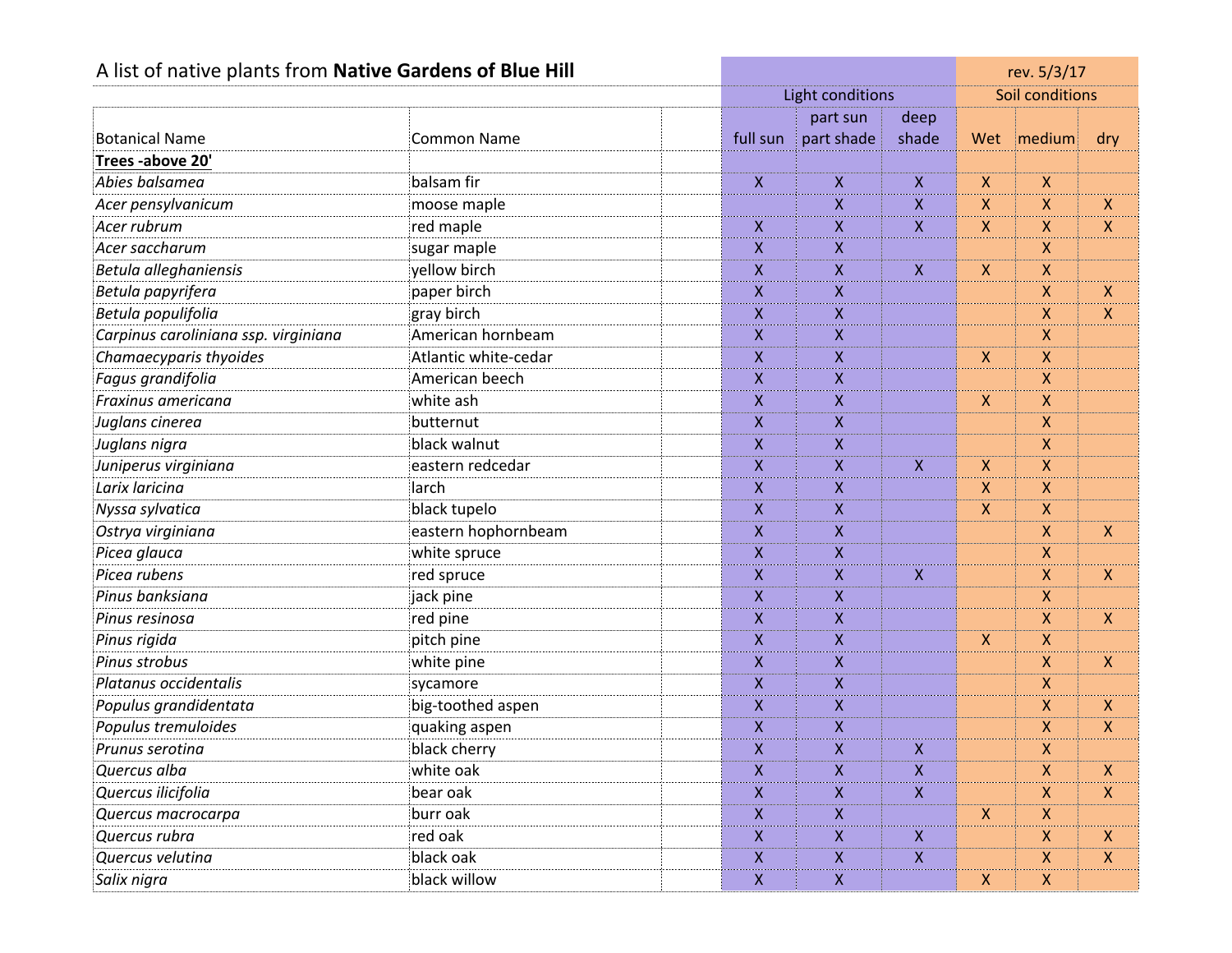|                                       |                          |                           | part sun   | deep         |                    |                           |                           |
|---------------------------------------|--------------------------|---------------------------|------------|--------------|--------------------|---------------------------|---------------------------|
| <b>Botanical Name</b>                 | <b>Common Name</b>       | full sun                  | part shade | shade        | Wet                | medium                    | dry                       |
| Thuja occidentalis                    | northern white-cedar     | X                         | X          |              | $\mathsf{X}$       | X                         |                           |
| Tilia americana                       | basswood                 | X                         | X          |              |                    | X                         |                           |
| Tsuga canadensis                      | Eastern hemlock          | X                         | X          | X            | $\mathsf{X}$       | X                         |                           |
|                                       |                          |                           |            |              |                    |                           |                           |
|                                       |                          |                           |            |              |                    |                           |                           |
|                                       |                          |                           |            |              |                    |                           |                           |
| <b>Small Trees and Shrubs</b>         |                          |                           |            |              |                    |                           |                           |
| Acer pensylvanicum                    | moose maple              |                           | X          | X            |                    | X                         |                           |
| Acer spicatum                         | mountain maple           |                           | Χ          | X            |                    | X                         |                           |
| Amelanchier canadensis                | eastern shadbush         | X                         | X          |              | $\mathsf{X}$       | X                         |                           |
| Amelanchier laevis                    | smooth shadbush          | X                         | X          |              |                    | X                         |                           |
| Aronia arbutifolia                    | red chokeberry           | X.                        | X          |              | $\mathsf{X}$       | X                         |                           |
| Aronia melanocarpa                    | black chokeberry         | X                         | X          |              |                    | X                         | $\mathsf{X}$              |
| Cephalanthus occidentalis             | button bush              | X                         |            |              | X                  | X                         |                           |
| Clethra alnifolia                     | coastal sweet-pepperbush | X                         | X          |              | X.                 | X                         |                           |
| Comptonia peregrina                   | sweetfern                | X                         |            |              |                    | X                         | $\mathsf{X}$              |
| Corylus americana                     | American hazlenut        | X                         | X          | $\mathsf{X}$ |                    | X                         |                           |
| Corylus cornuta                       | beaked hazlenut          | X                         | X          | X            |                    | X                         |                           |
| Crataegus sp.                         | hawthorn species         | X                         | X          |              |                    | X                         | $\boldsymbol{X}$          |
| Diervilla lonicera                    | bush-honeysuckle         | X                         | X          |              | X                  | X                         | $\boldsymbol{X}$          |
| Gaylussacia baccata                   | black huckleberry        | X                         | Χ          |              |                    | X                         | $\boldsymbol{\mathsf{X}}$ |
| Hamamelis virginiana                  | witch-hazel              |                           | X          | $\mathsf X$  |                    | X                         |                           |
| Ilex mucronata                        | mountain holly           |                           | Χ          | X            | $\pmb{\mathsf{X}}$ | X                         |                           |
| Ilex verticillata                     | winterberry              | X                         | X          |              |                    | X                         | $\mathsf{X}$              |
| Juniperus communis var. depressa      | common juniper           | X                         |            |              |                    | X                         | $\boldsymbol{X}$          |
| Kalmia angustifolia ssp. angustifolia | sheep laurel             | $\pmb{\mathsf{X}}$        | X          |              |                    | X                         | $\mathsf{X}$              |
| Lindera benzoin                       | spicebush                |                           | X          | X            | X.                 | X                         |                           |
| Lonicera canadensis                   | fly honeysuckle          | X                         | X          | X            | X                  | X                         |                           |
| Morella caroliniensis                 | bayberry                 | X                         | X          |              | X                  | Χ                         | $\boldsymbol{\mathsf{X}}$ |
| Ostrya virginiana                     | eastern hophornbeam      | X                         | X          |              |                    | X                         |                           |
| Prunus maritima                       | beach plum               | $\mathsf{X}$              | X          |              | $\mathsf{X}$       | X                         |                           |
| Prunus pensylvanica                   | pin cherry               | X.                        | X          |              | $\mathsf{X}$       | $\mathsf{X}$              |                           |
| Quercus ilicifolia                    | bear oak                 | $\mathsf{X}$              |            |              | $\mathsf{X}$       |                           |                           |
| Rhododendron canadense                | rhodora                  | $\mathsf{X}$              | X          |              | $\mathsf{X}^-$     | $\mathsf{X}$              |                           |
| Rhododendron groenlandicum            | Labrador-tea             | $\boldsymbol{\mathsf{X}}$ | X          |              | $\mathsf{X}$       |                           |                           |
| Rhododendron viscosum                 | clammy azalea            | $\boldsymbol{\mathsf{X}}$ | Χ          |              | $\mathsf{X}$       | $\boldsymbol{\mathsf{X}}$ |                           |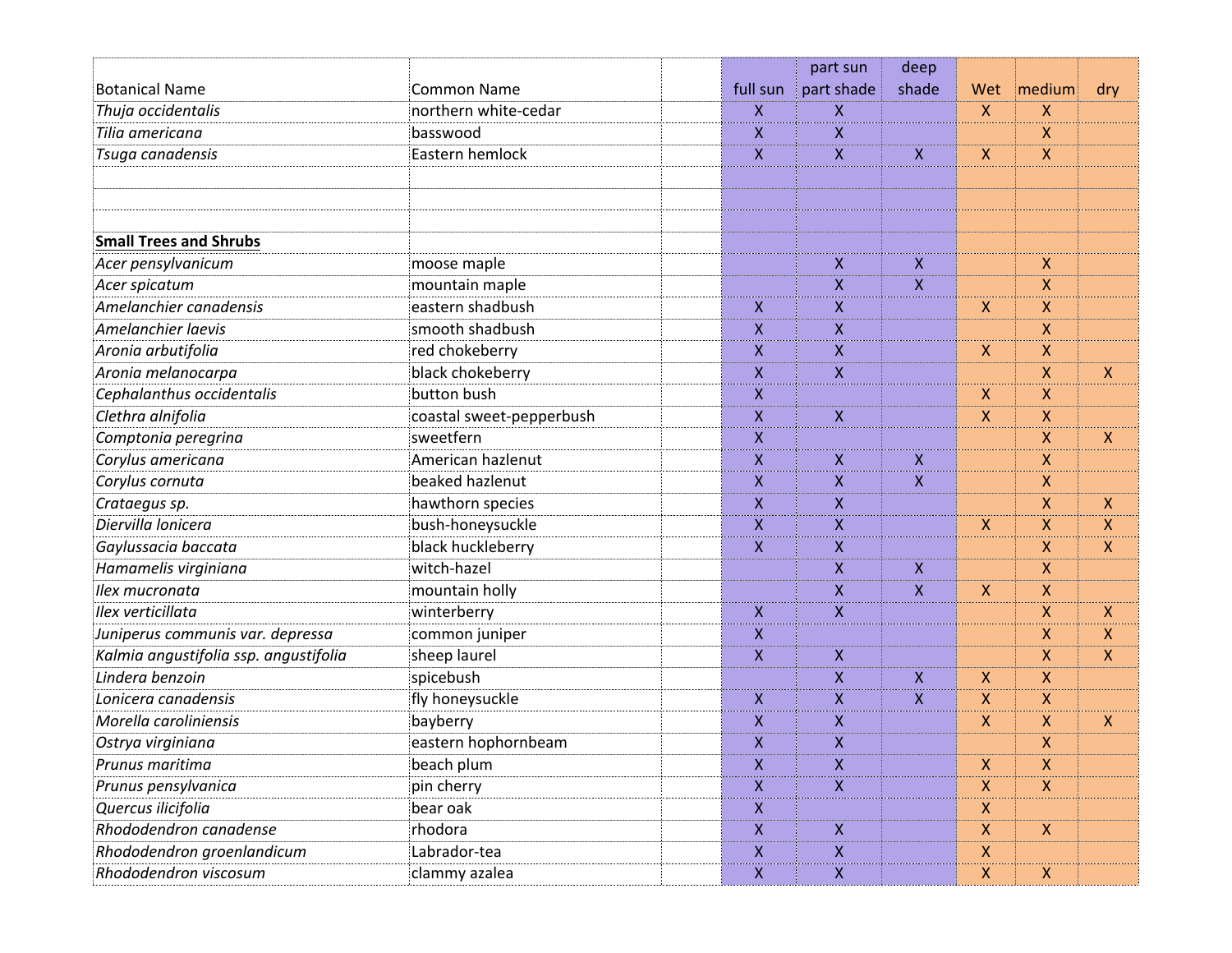|                                 |                           |                    | part sun           | deep                      |              |                           |                    |
|---------------------------------|---------------------------|--------------------|--------------------|---------------------------|--------------|---------------------------|--------------------|
| <b>Botanical Name</b>           | <b>Common Name</b>        | full sun           | part shade         | shade                     | Wet          | medium                    | dry                |
| <b>Rhus hirta</b>               | staghorn sumac            | X                  |                    |                           | X            | X                         |                    |
| Rosa carolina                   | pasture rose              | X                  | X                  |                           | X            | $\mathsf{X}$              | X                  |
| Rosa nitida                     | shining rose              | X                  | X                  |                           |              | $\boldsymbol{\mathsf{X}}$ |                    |
| Rosa palustris                  | swamp rose                | $\mathsf{X}$       | $\pmb{\mathsf{X}}$ |                           | $\mathsf{X}$ | $\mathsf{X}$              |                    |
| Rosa virginiana                 | Virginia rose             | X                  | X                  |                           | X            | $\mathsf{X}$              | $\boldsymbol{X}$   |
| <b>Rubus odoratus</b>           | flowering raspberry       | X                  | X                  |                           | X            | $\mathsf{X}$              |                    |
| Sambucus canadensis             | common elder              | $\mathsf{X}$       | X                  |                           | $\mathsf{X}$ | $\mathsf{X}$              |                    |
| Sambucus pubens                 | red-berried elder         | $\mathsf{X}$       | $\pmb{\mathsf{X}}$ | X                         |              | $\pmb{\times}$            | $\mathsf{X}$       |
| Sorbus americana                | American mountain-ash     | X                  | X                  |                           |              | $\boldsymbol{\mathsf{X}}$ |                    |
| Spiraea alba var. latifolia     | meadowsweet               | X                  | $\pmb{\mathsf{X}}$ |                           | $\mathsf{X}$ | $\mathsf{X}$              | $\mathsf{X}$       |
| Spiraea tomentosa               | hardhack                  | $\pmb{\mathsf{X}}$ | $\pmb{\mathsf{X}}$ |                           | X            | $\mathsf{X}$              |                    |
| Swida alternifolia              | alternate-leaved dogwood  | $\mathsf{X}$       | X                  |                           |              | $\boldsymbol{\mathsf{X}}$ |                    |
| Swida amomum                    | silky dogwood             | X                  | X                  |                           | $\mathsf{X}$ | $\mathsf{X}$              |                    |
| Swida racemosa                  | northern swamp dogwood    | X                  | X                  |                           | X            | $\mathsf{X}$              |                    |
| Swida rugosa                    | round-leaved dogwood      | X                  | X                  |                           | $\mathsf{X}$ | $\mathsf{X}$              | X                  |
| Swida sericea                   | red-osier dogwood         | X                  | $\pmb{\mathsf{X}}$ |                           |              | $\mathsf{X}$              | $\mathsf{X}$       |
| Vaccinium angustifolium         | low sweet blueberry       | X                  | $\pmb{\mathsf{X}}$ |                           |              | $\mathsf{X}$              | $\boldsymbol{X}$   |
| Vaccinium corymbosum            | highbush blueberry        | $\mathsf{X}$       | X                  | X.                        | X.           | $\mathsf{X}$              |                    |
| Viburnum acerifolium            | maple-leaved viburnum     | $\pmb{\mathsf{X}}$ | $\pmb{\mathsf{X}}$ |                           |              | $\pmb{\times}$            |                    |
| Viburnum dentatum               | arrowwood                 | $\pmb{\mathsf{X}}$ | $\pmb{\mathsf{X}}$ |                           |              | $\pmb{\times}$            |                    |
| Viburnum lantanoides            | hobblebush                | X                  | X                  | X                         |              | $\mathsf{X}$              |                    |
| Viburnum nudum var. cassinoides | witherod                  | $\mathsf{X}$       | X                  |                           | $\mathsf{X}$ | $\mathsf{X}$              |                    |
|                                 |                           |                    |                    |                           |              |                           |                    |
|                                 |                           |                    |                    |                           |              |                           |                    |
| Groundcovers                    |                           |                    |                    |                           |              |                           |                    |
| Antennaria neglecta             | field pussytoes           | X                  | X                  |                           |              | $\mathsf{X}$              | X                  |
| Antennaria plantaginifolia      | plantain-leaved pussytoes | $\pmb{\mathsf{X}}$ | X                  |                           |              | $\mathsf{X}$              | $\pmb{\mathsf{X}}$ |
| Arctostaphylos uva-ursi         | Red bearberry             | X                  | X                  |                           |              | $\pmb{\mathsf{X}}$        | $\mathsf{X}$       |
| Argentina anserina              | common silverweed         | X                  | X                  |                           |              | $\mathsf{X}$              | X                  |
| Chamaepericlymenum canadense    | bunchberry                | $\mathsf{X}$       | X                  |                           |              | $\pmb{\times}$            | $\mathsf{X}$       |
| Coptis trifolia                 | goldthread                |                    | $\mathsf{X}$       | $\mathsf{X}$              | $\mathsf{X}$ | $\boldsymbol{X}$          |                    |
| Fragaria virginiana             | wild strawberry           | $\mathsf{X}$       | $\mathsf{X}$       | $\mathsf{X}$              | $\mathsf{X}$ | $\pmb{\mathsf{X}}$        | $\mathsf{X}$       |
| Gaultheria hispidula            | creeping snowberry        |                    | $\mathsf{X}$       | $\mathsf{X}$              | $\mathsf{X}$ | $\boldsymbol{\mathsf{X}}$ |                    |
| Gaultheria procumbens           | wintergreen               | $\mathsf{X}$       | $\mathsf X$        | $\boldsymbol{\mathsf{X}}$ |              | $\boldsymbol{\mathsf{X}}$ | $\boldsymbol{X}$   |
| Houstonia caerulea              | bluets                    | $\mathsf{X}$       | $\mathsf{X}$       |                           | $\mathsf{X}$ | $\mathsf{X}$              |                    |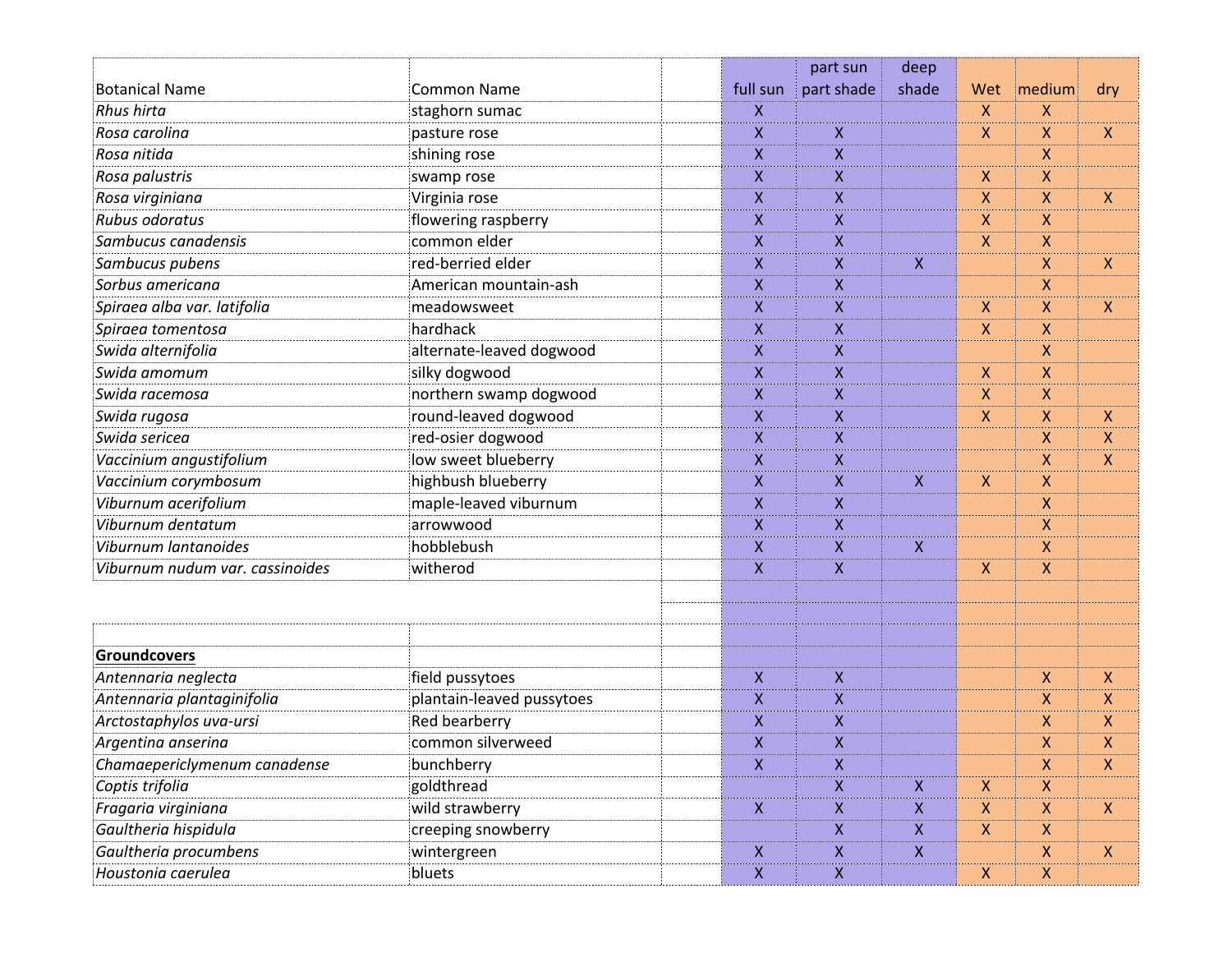|                                             |                           |                    | part sun           | deep         |                  |              |                           |
|---------------------------------------------|---------------------------|--------------------|--------------------|--------------|------------------|--------------|---------------------------|
| <b>Botanical Name</b>                       | <b>Common Name</b>        | full sun           | part shade         | shade        | Wet              | medium       | dry                       |
| Maianthemum canadense                       | Canada mayflower          |                    | Χ                  |              |                  | X            |                           |
| Mitchella repens                            | partridgeberry            |                    | X                  | X            | $\boldsymbol{X}$ | X            |                           |
| Mitella nuda                                | naked miterwort           |                    | X                  | X            |                  | X            |                           |
| Oxalis montana                              | common wood-sorrel        |                    | X                  | X            | $\mathsf{X}$     | X            |                           |
| Packera aurea                               | golden groundsel          | X                  | X                  |              | X                | X            |                           |
| Pedicularis canadensis ssp. canadensis      | forest lousewort          | $\pmb{\mathsf{X}}$ | X                  |              | X                | X            |                           |
| Sibbaldiopsis tridentata                    | threee-toothed-cinquefoil | X                  |                    |              | X                |              |                           |
| Viola sp.                                   | violet species            |                    | X                  | X            |                  | X            | $\boldsymbol{\mathsf{X}}$ |
| Xanthorhiza simplicissima                   | shrub yellowroot          | $\pmb{\mathsf{X}}$ | $\pmb{\mathsf{X}}$ |              |                  | X            | $\boldsymbol{\mathsf{X}}$ |
|                                             |                           |                    |                    |              |                  |              |                           |
|                                             |                           |                    |                    |              |                  |              |                           |
| <b>Vines</b>                                |                           |                    |                    |              |                  |              |                           |
| Amphicarpaea bracteata                      | hog-peanut                |                    | X                  |              |                  | X            | $\boldsymbol{X}$          |
| Apios americana                             | common groundnut          | X                  | X                  |              |                  | X            |                           |
| Clematis virgiana                           | Virginia virgin's-bower   |                    | X                  | X            | X.               | X            |                           |
| Echinocystis lobata                         | wild cucumber             | X                  | X                  |              | X                | X            |                           |
| Parthenocissus quinquefolia                 | Virginia creeper          | $\pmb{\mathsf{X}}$ | X                  | X            | X                | X            |                           |
| Vitis labrusca                              | fox grape                 |                    | X                  | X            |                  | X            |                           |
|                                             |                           |                    |                    |              |                  |              |                           |
| Ferns                                       |                           |                    |                    |              |                  |              |                           |
| Adiantum pedatum                            | northern maidenhair fern  | $\mathsf{X}$       | $\pmb{\mathsf{X}}$ |              |                  | X            |                           |
| Athyrium filix-femina                       | lady fern                 |                    | X                  |              |                  | X            |                           |
| Dennstaedtia punctilobula                   | hay-scented fern          |                    | X                  | X            | $\boldsymbol{X}$ | X            | $\boldsymbol{\mathsf{X}}$ |
| Dryopteris carthusiana                      | spinulose wood fern       |                    | X                  | X            |                  | X            | $\boldsymbol{\mathsf{X}}$ |
| Dryopteris cristata                         | crested wood fern         |                    | X                  | X            | $\mathsf{X}$     | X            |                           |
| Gymnocarpium dryopteris                     | oak fern                  |                    | X                  | X            |                  | Χ            |                           |
| Matteuccia struthiopteris ssp. pensylvanica | fiddlehead fern           |                    | X                  | X            | X.               | X            |                           |
| Onoclea sensibilis                          | sensitive fern            | X                  | X                  | X            | X                | X            |                           |
| Osmunda claytoniana                         | interrupted fern          | Χ                  | Χ                  |              | X                | Χ            |                           |
| Osmunda regalis                             | royal fern                | $\pmb{\mathsf{X}}$ | $\pmb{\mathsf{X}}$ |              | X                | X            |                           |
| Osmundastrum cinnamomea                     | cinnamon fern             | $\mathsf{X}$       | Χ                  |              | $\mathsf{X}$     | X            |                           |
| Parathelypteris noveboracensis              | New York fern             |                    | X                  | X            | $\mathsf{X}$     | $\mathsf{X}$ |                           |
| Phegopteris connectilis                     | long beech fern           |                    | X                  | X            |                  | X            | X                         |
| Polypodium appalachianum                    | Appalachian polypocy      |                    | Χ                  | $\mathsf{X}$ |                  | $\mathsf X$  | $\boldsymbol{X}$          |
| Polypodium virginianum                      | rock polypody             |                    | X                  | $\mathsf{X}$ |                  | $\mathsf{X}$ | $\boldsymbol{X}$          |
| Polystichum acrostichoides                  | Christmas fern            | $\mathsf{X}$       | X                  | X            |                  | $\mathsf{X}$ | $\pmb{\times}$            |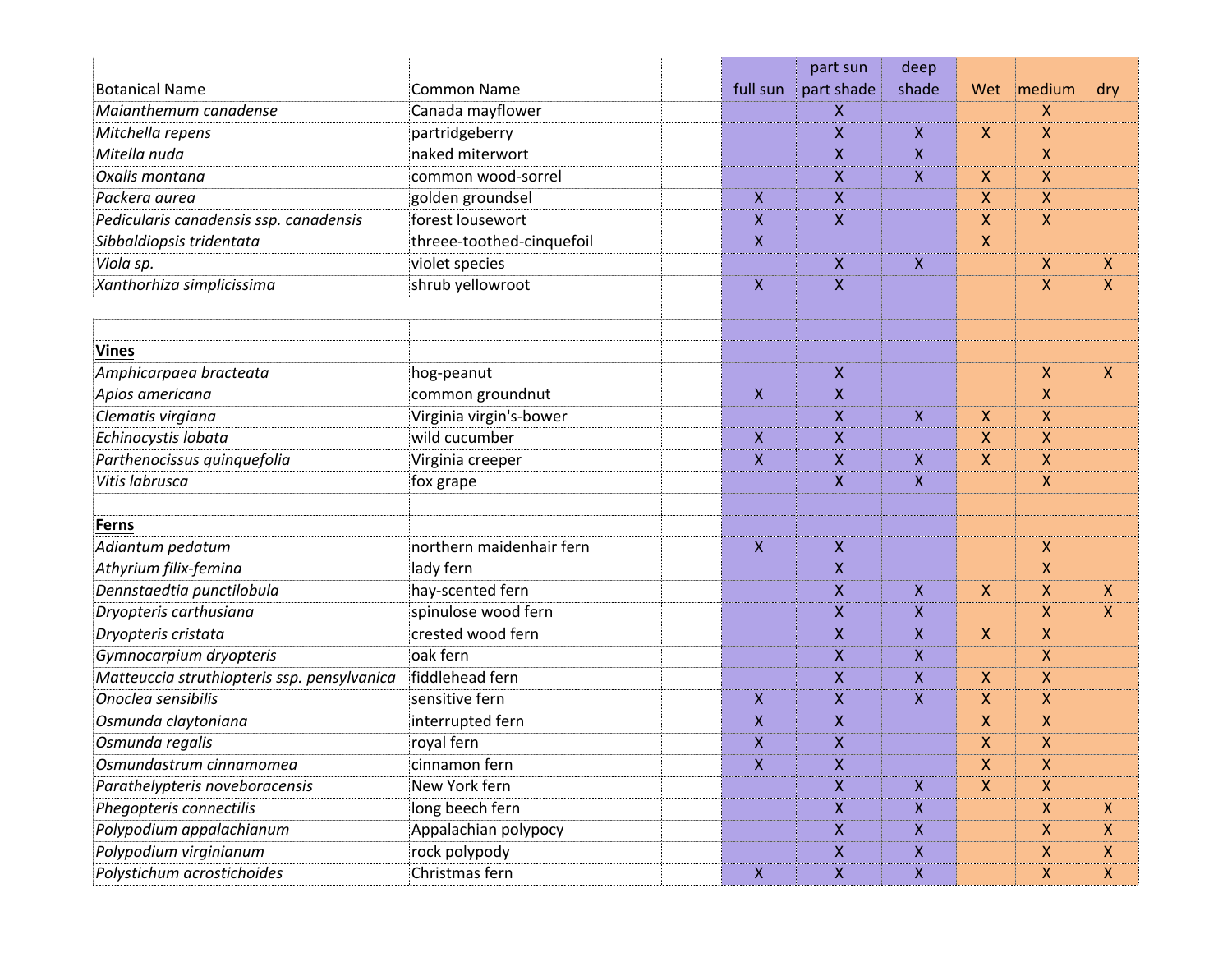|                                         |                           |                           | part sun                  | deep         |                    |              |                    |
|-----------------------------------------|---------------------------|---------------------------|---------------------------|--------------|--------------------|--------------|--------------------|
| <b>Botanical Name</b>                   | <b>Common Name</b>        | full sun                  | part shade                | shade        | Wet                | medium       | dry                |
|                                         |                           |                           |                           |              |                    |              |                    |
| <b>Herbs</b>                            |                           |                           |                           |              |                    |              |                    |
| Actaea pachypoda                        | white baneberry           |                           | X                         |              |                    | X            |                    |
| Ageratina altissima var. altissima      | white snakeroot           | $\boldsymbol{\mathsf{X}}$ | $\boldsymbol{X}$          |              |                    | X            |                    |
| Allium tricoccum                        | wild leek                 |                           | X                         | $\mathsf{X}$ |                    | X            | X                  |
| Amphicarpa bracteata                    | hog-peanut                |                           | X                         |              |                    | X            |                    |
| Anaphalis margaritacea                  | pearly everlasting        | $\pmb{\mathsf{X}}$        | X                         |              |                    | X            | $\mathsf{X}$       |
| Anemone canadensis                      | Canada anemone            | $\pmb{\mathsf{X}}$        | $\boldsymbol{\mathsf{X}}$ |              | $\boldsymbol{X}$   | X            |                    |
| Anemone virginiana                      | thimbleweed               | X                         | X                         |              |                    | Χ            |                    |
| Angelica atropurpurea                   | purple-stemmed angelica   | $\pmb{\mathsf{X}}$        | $\mathsf{X}$              |              |                    | X            |                    |
| Antennaria howellii                     | small pussytoes           | $\pmb{\mathsf{X}}$        | $\mathsf{X}$              |              |                    | X            | X                  |
| Antennaria neglecta                     | field pussytoes           | X                         | X                         |              |                    | X            | X                  |
| Antennaria plantaginifolia              | plantain-leaved pussytoes | $\mathsf{X}$              | $\mathsf{X}$              |              |                    | X            | $\pmb{\mathsf{X}}$ |
| Apocynum androsaemifolium               | spreading dogbane         | $\boldsymbol{\mathsf{X}}$ | $\boldsymbol{X}$          |              | $\boldsymbol{X}$   | X            |                    |
| Aquilegia canadensis                    | wild columbine            | X                         | X                         |              |                    | X            | X                  |
| Aralia nudicaulis                       | wild sarsaparilla         | $\mathsf{X}$              | $\mathsf{X}$              | $\mathsf{X}$ |                    | X            | $\pmb{\mathsf{X}}$ |
| Aralia racemosa ssp. racemosa           | American spikenard        |                           | $\boldsymbol{\mathsf{X}}$ |              |                    | X            | X                  |
| Argentina egedii ssp. groenlandica      | Pacific silverweed        | X                         | X                         |              | $\mathsf{X}$       | X            |                    |
| Arisaema triphyllum                     | jack-in-the-pulpit        |                           | $\mathsf{X}$              | $\mathsf{X}$ | $\mathsf{X}$       | X            |                    |
| Asclepias incarnata ssp. pulchra        | swamp milkweed            | $\boldsymbol{\mathsf{X}}$ | $\boldsymbol{\mathsf{X}}$ |              | $\boldsymbol{X}$   | X            |                    |
| Asclepias syriaca                       | common milkweed           | X                         | X                         |              |                    | X            | X                  |
| Caltha palustris                        | marsh-marigold            | $\pmb{\mathsf{X}}$        | $\mathsf{X}$              |              | $\mathsf{X}$       | X            |                    |
| Calystegia sepium                       | hedge-bindweed            | $\mathsf{X}$              |                           |              |                    | X            | X                  |
| Campanula rotundifolia                  | Scotch bellflower         | X                         | X                         |              |                    | X.           | X                  |
| Capnoides sempervirens                  | pink-corydalis            | $\mathsf{X}$              |                           |              | $\mathsf{X}$       |              |                    |
| Caulophyllum thalictroides              | blue cohosh               |                           | $\boldsymbol{\mathsf{X}}$ | $\mathsf{X}$ |                    | X            |                    |
| Chamaepericlymenum canadense            | bunchberry                | X                         | X                         |              |                    | X            | X                  |
| Chamerion angustifoliumssp. circumvagum | narrow-leaved fireweed    | $\pmb{\mathsf{X}}$        | $\boldsymbol{\mathsf{X}}$ |              |                    | X            |                    |
| Chelone glabra                          | white turtlehead          | $\pmb{\mathsf{X}}$        | $\boldsymbol{X}$          |              | $\pmb{\mathsf{X}}$ | X            |                    |
| Clintonia borealis                      | blue bead                 |                           | X                         | X            |                    | Χ            |                    |
| Dicentra cucullaria                     | Dutchman's breeches       |                           | $\boldsymbol{X}$          | $\mathsf{X}$ |                    | X            |                    |
| Doellingeria umbellata var. umbellata   | flat-topped white aster   | $\mathsf{X}$              | $\mathsf{X}$              |              | $\mathsf{X}$       | $\mathsf{X}$ |                    |
| Eupatorium maculatum                    | spotted joe-pye weed      | X                         | X                         |              | $\mathsf{X}$       | X            |                    |
| Eupatorium perfoliatum                  | boneset                   | $\pmb{\times}$            | $\mathsf{X}$              |              | $\mathsf{X}$       | $\mathsf X$  |                    |
| Eurybia divardicata                     | white wood-aster          | $\boldsymbol{\mathsf{X}}$ | $\boldsymbol{X}$          |              |                    | $\mathsf{X}$ |                    |
| Eurybia macrophylla                     | big-leaved aster          | $\boldsymbol{\mathsf{X}}$ | $\boldsymbol{X}$          |              |                    | X            |                    |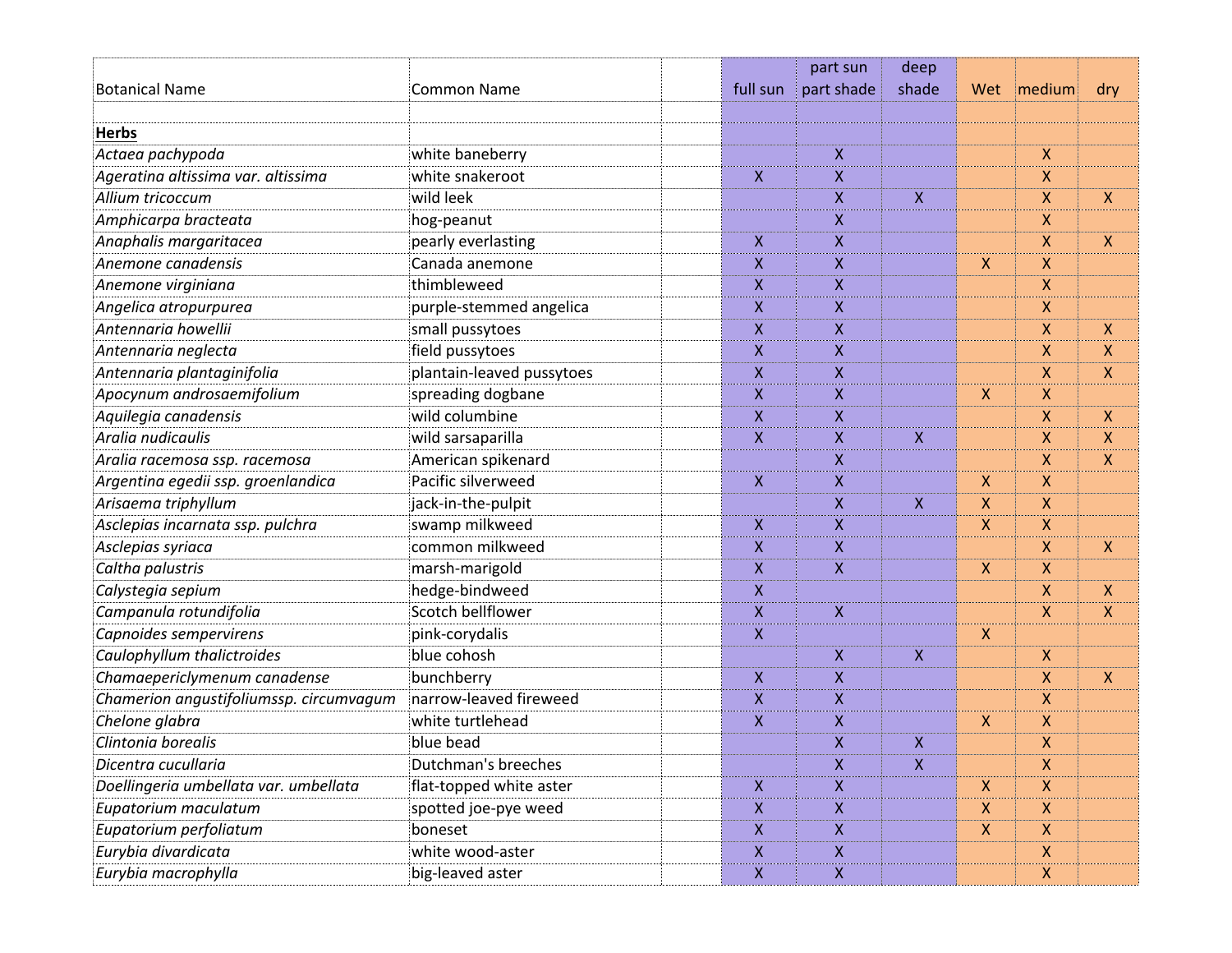|                                          |                          |                    | part sun           | deep  |                           |              |                           |
|------------------------------------------|--------------------------|--------------------|--------------------|-------|---------------------------|--------------|---------------------------|
| <b>Botanical Name</b>                    | <b>Common Name</b>       | full sun           | part shade         | shade | Wet                       | medium       | dry                       |
| Eutrochium fistulosum                    | hollow joe-pye weed      | X                  | X                  |       |                           | X            |                           |
| Geranium maculatum                       | spotted crane's bill     | X                  | X                  |       |                           | X            |                           |
| Geum rivale                              | water avens              | X                  | X                  |       | X                         | X            |                           |
| <b>Helianthus divaricatus</b>            | wood sunflower           | X                  | X                  |       |                           | X            |                           |
| <b>Helianthus tuberosus</b>              | tuberous sunflower       | X                  | X                  |       |                           | X            |                           |
| Heliopsis helanthoides var. scabra       | sunflower-everlasting    | X                  | X                  |       |                           | X            |                           |
| Impatiens capensis                       | orange touch-me-not      | X                  | X                  |       | $\mathsf{X}$              | X            |                           |
| Iris versicolor                          | northern blue flag       | $\pmb{\mathsf{X}}$ | X                  |       | X                         | X            |                           |
| Liatris novae-angliae var. novae-angliae | northern blazing star    | X                  |                    |       | X.                        | X            |                           |
| Lilium canadense                         | Canada lily              | X                  | X                  |       |                           | X            |                           |
| Lilium philadelphicum                    | wood lily                | $\pmb{\mathsf{X}}$ |                    |       |                           | X            | $\boldsymbol{\mathsf{X}}$ |
| Linnaea borealis ssp. longiflora         | twinflower               |                    | Χ                  |       |                           | X            | $\mathsf{X}$              |
| Lobelia cardinalis                       | cardinal flower          | X                  | $\pmb{\mathsf{X}}$ |       | $\mathsf{X}$              | X            |                           |
| Lonicera canadensis                      | fly honeysuckle          | $\pmb{\mathsf{X}}$ | X                  |       |                           | Χ            |                           |
| Lysimachia quadrifolia                   | whorled loosestrife      | X                  | X                  |       |                           | X            | $\boldsymbol{\mathsf{X}}$ |
| Lysimachia terrestris                    | swamp candles            | X                  | X                  |       | $\mathsf{X}$              | X            |                           |
| Maianthemum canadense                    | Canada mayflower         | X                  | X                  |       |                           | X            | $\boldsymbol{\mathsf{X}}$ |
| Maianthemum racemosum                    | false spikenard          | X                  | X                  |       |                           | X            | $\mathsf{X}$              |
| Medeola virginiana                       | indian cucumber root     | X                  | X                  | X     |                           | X            |                           |
| Monarda fistulosa                        | wild bee-balm            | $\pmb{\mathsf{X}}$ |                    |       |                           | X            | $\boldsymbol{\mathsf{X}}$ |
| Oclemena acuminata                       | whorled aster            | X                  | X                  |       |                           | X            |                           |
| Oenothera perennis                       | little sundrops          | X                  | $\pmb{\mathsf{X}}$ |       | $\mathsf{X}$              | X            |                           |
| Pedicularis canadensis ssp. canadensis   | forest lousewort         |                    | Χ                  |       |                           | X            |                           |
| Penstemon digitalis                      | floxglove beardtongue    | X                  | X                  |       |                           | X            |                           |
| Penstemon hirsutus                       | northeastern beardtongue | X                  | X                  |       |                           | X            |                           |
| Polygonatum biflorum                     | King Solomon's-seal      | X                  | X                  | X     |                           | X            |                           |
| Pycnanthemum muticum                     | clustered mountain-mint  |                    | X                  |       |                           | X            | X                         |
| Pycnanthemum virginianum                 | Virginia mountain-mint   | X                  | $\pmb{\mathsf{X}}$ |       |                           | X            | X                         |
| Rubus dalibarda                          | dewdrop                  |                    | X                  | X     | $\boldsymbol{\mathsf{X}}$ | X            |                           |
| Rudbeckia hirta                          | black-eyed coneflower    | X                  | X                  |       |                           | X            |                           |
| Rudbeckia laciniata                      | cut-leaf coneflower      | $\mathsf{X}$       | X                  |       |                           | X            |                           |
| Sanguinaria canadensis                   | bloodroot                |                    | X                  |       |                           | X            |                           |
| Scutellaria lateriflora                  | mad-dog skullcap         | X.                 | Χ                  |       | $\mathsf{X}$              | $\mathsf{X}$ |                           |
| Sisyrinchium montanum                    | strict blue-eyed grass   |                    | Χ                  |       |                           | $\mathsf X$  | $\boldsymbol{X}$          |
| Solidago casia var. casia                | axillary goldenrod       |                    | X                  |       |                           | $\mathsf{X}$ | $\boldsymbol{X}$          |
| Solidago flexicaulis                     | zig-zag goldenrod        | X.                 |                    |       | X                         | $\mathsf{X}$ |                           |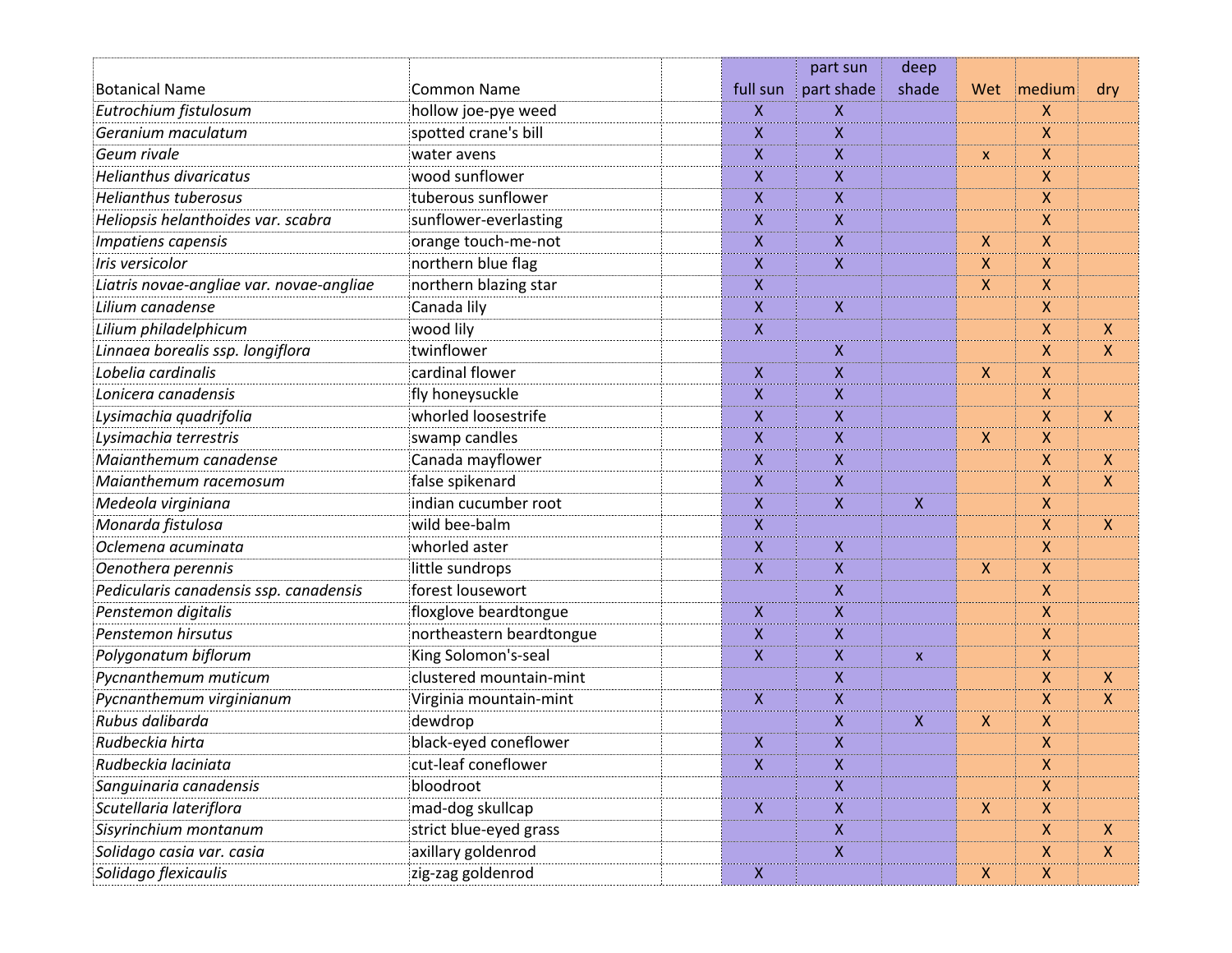|                                |                                |                    | part sun         | deep             |                  |                    |                  |
|--------------------------------|--------------------------------|--------------------|------------------|------------------|------------------|--------------------|------------------|
| <b>Botanical Name</b>          | <b>Common Name</b>             | full sun           | part shade       | shade            | Wet              | medium             | dry              |
| Solidago puberula var. perbula | downy goldenrod                | X                  | X                |                  | $\boldsymbol{X}$ | X                  |                  |
| Solidago sempervirens          | seaside goldenrod              | Χ                  |                  |                  |                  | $\mathsf{X}$       | $\boldsymbol{X}$ |
| Spiranthes cernua              | common ladies' tresses         | $\pmb{\mathsf{X}}$ |                  |                  |                  | $\mathsf{X}$       | $\boldsymbol{X}$ |
| Symphiotrichium cordifolium    | common blue heart-leaved aster | X                  | Χ                |                  | $\mathsf{X}$     | X                  |                  |
| Symphyotrichum lateriflorum    | calico aster                   | Χ                  | Χ                |                  |                  | $\mathsf{X}$       | $\boldsymbol{X}$ |
| Symphyotrichum novae-angliae   | New England aster              | $\pmb{\mathsf{X}}$ | Χ                |                  | $\mathsf{X}$     | $\boldsymbol{X}$   |                  |
| Thalictrum pubescens           | tall meadow-rue                | X                  | $\boldsymbol{X}$ |                  | $\mathsf{X}$     | X                  |                  |
| Tiarella cordifolia            | foam flower                    |                    | Χ                |                  |                  | $\pmb{\mathsf{X}}$ |                  |
| Trillium erectum               | red wakerobin                  |                    | X                |                  |                  | X                  |                  |
| Uvularia sessilifolia          | wild-oats                      | X                  | Χ                |                  |                  | X                  | $\boldsymbol{X}$ |
| Verbena hastata                | blue vervian                   | Χ                  | Χ                |                  | X                | $\mathsf{X}$       |                  |
| Viola cucullata                | blue marsh violet              | $\pmb{\mathsf{X}}$ | X                | $\mathsf{X}$     | X.               | $\boldsymbol{X}$   |                  |
| Viola pallens                  | wild white violet              | X                  | X                | $\boldsymbol{X}$ | $\pmb{\times}$   | X                  |                  |
| Zizia aurea                    | common golden Alexanders       | Χ                  | X                |                  |                  | $\mathsf{X}$       |                  |
|                                |                                |                    |                  |                  |                  |                    |                  |
|                                |                                |                    |                  |                  |                  |                    |                  |
|                                |                                |                    |                  |                  |                  |                    |                  |
|                                |                                |                    |                  |                  |                  |                    |                  |
|                                |                                |                    |                  |                  |                  |                    |                  |
|                                |                                |                    |                  |                  |                  |                    |                  |
|                                |                                |                    |                  |                  |                  |                    |                  |
|                                |                                |                    |                  |                  |                  |                    |                  |
|                                |                                |                    |                  |                  |                  |                    |                  |
|                                |                                |                    |                  |                  |                  |                    |                  |
|                                |                                |                    |                  |                  |                  |                    |                  |
|                                |                                |                    |                  |                  |                  |                    |                  |
|                                |                                |                    |                  |                  |                  |                    |                  |
|                                |                                |                    |                  |                  |                  |                    |                  |
|                                |                                |                    |                  |                  |                  |                    |                  |
|                                |                                |                    |                  |                  |                  |                    |                  |
|                                |                                |                    |                  |                  |                  |                    |                  |
|                                |                                |                    |                  |                  |                  |                    |                  |
|                                |                                |                    |                  |                  |                  |                    |                  |
|                                |                                |                    |                  |                  |                  |                    |                  |
|                                |                                |                    |                  |                  |                  |                    |                  |
|                                |                                |                    |                  |                  |                  |                    |                  |